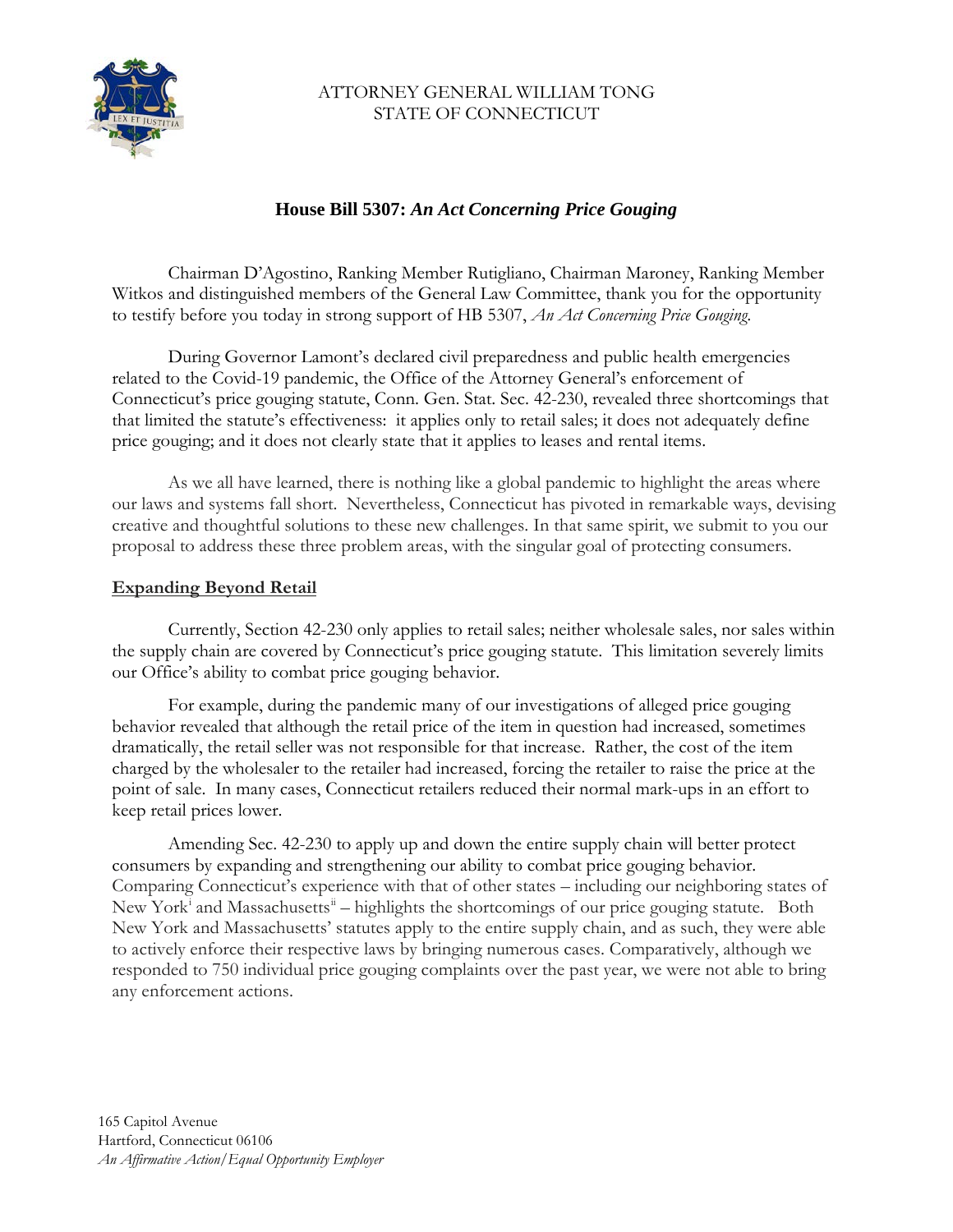

### ATTORNEY GENERAL WILLIAM TONG STATE OF CONNECTICUT

## **Clearly Defining Price Gouging Behavior**

Currently, Sec. 42-230 defines price gouging as the "increase the price of any item" during a declared emergency, unless the increases are due to, "fluctuation[s] in the price of items sold at retail which occur[] during the normal course of business." Our position is that this language does not offer clear guidance to consumers, businesses, or our Office as to what may constitute price gouging behavior that is prohibited in Connecticut.

Compare this to Sec. 42-234, concerning energy resources during emergencies, which offers a clearer and more effective definition of price gouging behavior. Section 42-234(b) states that no seller during a declared "abnormal market disruption . . . shall sell or offer to sell an energy resource for an amount that represents an unconscionably excessive price."[iii](#page-2-2) Section 42-234(c) then defines two circumstances that constitute a prima facie case that a price is unconscionably excessive:

- (1) the amount charged represents a "gross disparity" between the price of the energy resource that is the subject of the inquiry and the price at which that resource was sold immediately prior to the event or when the event was reasonably anticipated;
- (2) the amount charged by the seller was not attributable to additional costs incurred in connection with the sale of that resource.

The New York price gouging statute applies a similar definition. It prohibits the sale of certain goods or services "for an amount which represents an unconscionably excessive price." It then provides two ways that the New York Attorney General can make a prima facie case: by showing a gross disparity between the price and the price immediately prior to the abnormal market disruption; or by showing that the price grossly exceeded prices charged by others in the trade area.<sup>iv</sup>

We propose amending Sec. 42-230 to define price gouging in a manner similar to the language used in Sec. 42-234 and by New York. This approach has been used in Connecticut statutes already, is well recognized by our courts and is less inherently arbitrary and significantly more flexible than a specified percentage price increase.

#### **Including Rentals and Leases**

While § 42-230 states that "[n]o person, firm or corporation shall increase the price of *any item,*" (emphasis added), questions remained as to whether it applied only to items sold or whether it also applied to rentals and leases. By clarifying the applicability of the statute here, we will be joining other states that specify it is unlawful to rent or lease products and services at an unconscionable price.

For all the foregoing reasons, I ask for your support of expanding consumer data protections through HB 5310. Thank you once again for the opportunity to offer testimony and please do not hesitate to contact me with any questions or concerns.